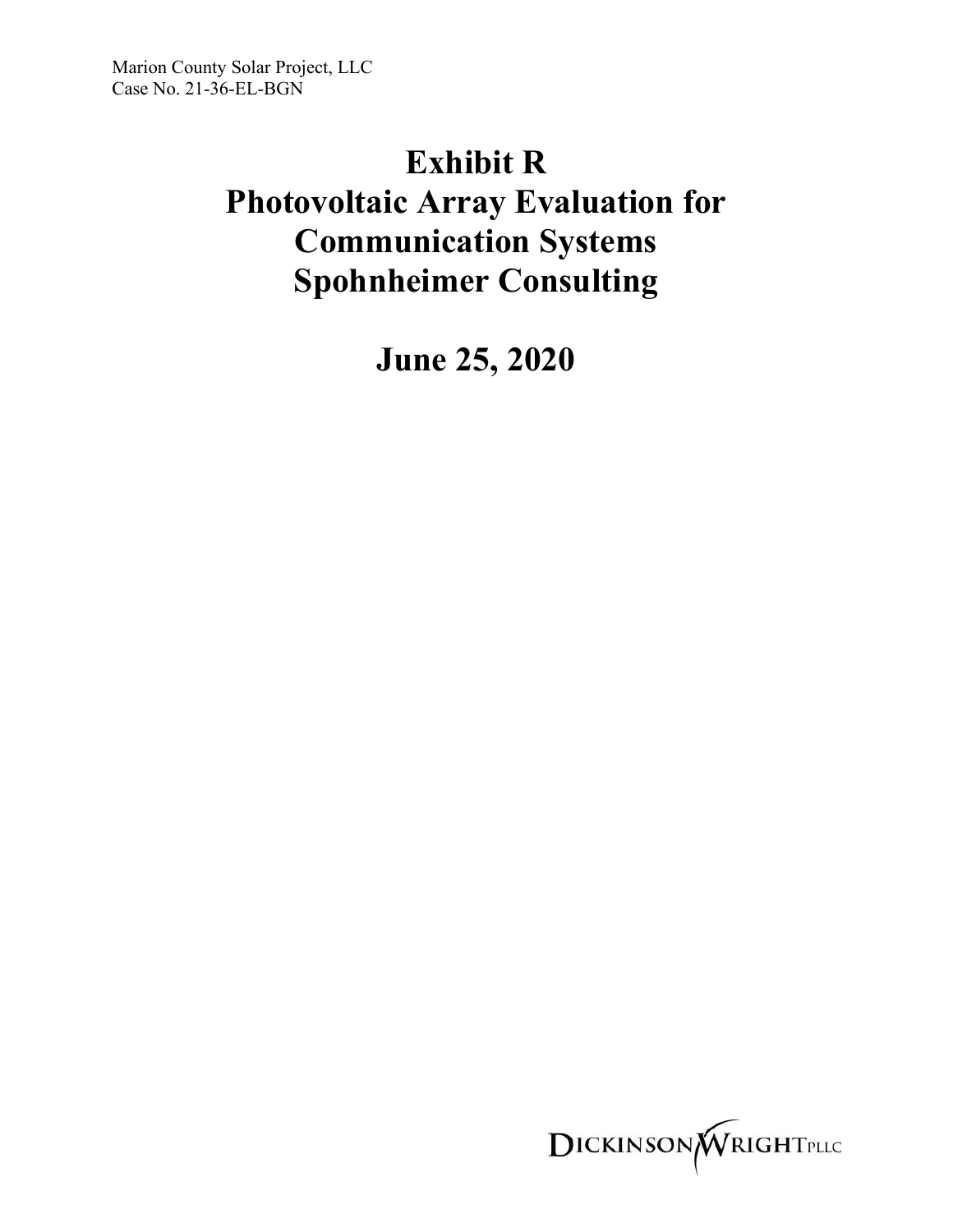June 25, 2020

**Issue:** Assess if power conversion equipment for large (utility scale) photovoltaic (PV or solar) arrays will generate electrical noise that will potentially affect common 2-way radio systems such as those used by fire departments, 911 call centers, and business users. (Electrical noise is a generic term covering a wide range of frequencies, and includes Radio Frequency Interference (RFI), also sometimes referred to as Electromagnetic Interference (EMI).)

**Background:** Solar panels generate direct current (DC) power that must be converted to alternating current (AC) for use by commercial and consumer applications. Commonly, a power inverter system as large as several megawatts is used to perform this task, and both magnetic and electrical fields are produced in the process. In the U.S., the power created is 60 Hz (line frequency), characterized as extremely low frequency (ELF).

ELF currents create magnetic fields which decrease rapidly with distance from the conductors. As an example, for high voltage (e.g, 400 kV) towers/lines, studies recommend homes with continuous occupant exposure should be at least 150 meters away. This is a relatively small distance for most solar installations, and magnetic fields themselves do not create electrical noise.

However, in contrast to magnetic fields, higher-frequency electrical noise (e.g., RFI in the VHF and UHF frequency ranges, typically between 136 and 520 MHz for common 2-way systems) caused by multiples or harmonics of power conversion switching circuits and transient electrical effects have the potential to affect reception communications frequencies.

**Analysis:** Very large solar array power conversion systems are installed at numerous existing locations within the United States. From the installations it is clear that, unless large currents are involved in unshielded (non-metallic) conduits, magnetic effects are expected and known to be negligible beyond a nominal 330 feet.

Commonly, the medium-voltage (typically under 2,000 volts) power conversion circuitry is completely enclosed within large metal cabinets, including the transformer(s) used to convert solar panel voltages to higher voltage level needed for distribution. See **Figure 1** for a typical large-scale PV installation example. Such equipment will have relevant certifications including those from the National Electric Code, Underwriter's Laboratory (UL), and the North American Electric Reliability Corporation (NERC). The collector and distribution power conductors are usually installed underground using Direct Earth Burial (DEB) cables or in above-ground metallic conduits.

RFI must be radiated by much higher frequencies than the 60 Hz line frequency to affect the referenced radio systems. Harmonic (multiples of the 60 Hz primary frequency) testing of the example conversion equipment shows that higher frequency components in the resulting output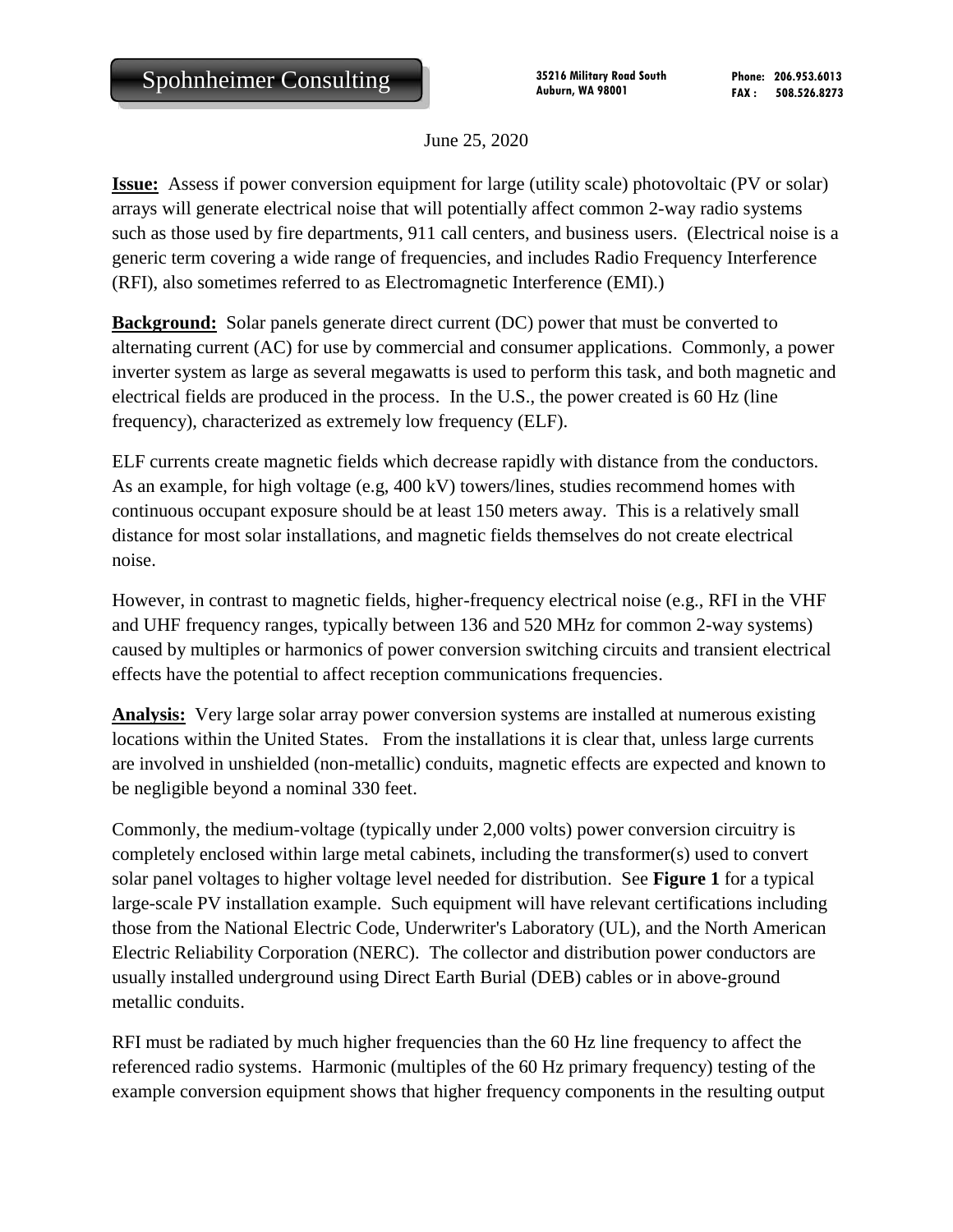current are under 5% of the 60 Hz current levels, for frequencies above the 25th harmonic or 1500 Hz. This frequency is nominally five orders of magnitude (or a factor of 100,000) lower than those radio frequencies used for common communications equipment. As a result, RFI radiation in the 150-520 MHz range is shown to be minimal.



**Figure 1: Example of typical large-scale PV inverter installation**

External to the power conversion system, a large high-voltage transformer will increase the 60 Hz power to distribution voltage levels (e.g, 240 KV). This last voltage conversion is accomplished without using switching or electronics circuits by traditional transformer step-up action relying solely on magnetic coupling between windings without electronic noise generation.

For reference, numerous solar array installations already exist near and on public and military airports which rely on similar frequencies (i.e., 108 - 400 MHz) for navigation and Air Traffic Control communications. In Palmdale, CA, the arrays are approximately 5000' from the runway. Helicopter approaches to a practice runway directly overfly the arrays at several hundred feet altitude. At the Manchester Airport in New Hampshire, the solar installation is on the airport parking garage approximately 400-500' from the closest taxiways and the Airport Traffic Control Tower. At the San Diego International Airport (KSAN), the arrays are mounted on the roofs of large aircraft hangars only 100' from active aircraft ramps and about 1000' from Runway 27. For these examples, the Air Traffic Control communications are unaffected.

**Conclusion:** Well-designed and -constructed PV installations of industrial size present minimal risk to operation of typical communications services using the VHF and UHF frequency bands due to radio frequency or electromagnetic interference.

Chelson Apolubeimer

L. Nelson Spohnheimer Managing Partner Spohnheimer Consulting Airspace Systems, LLC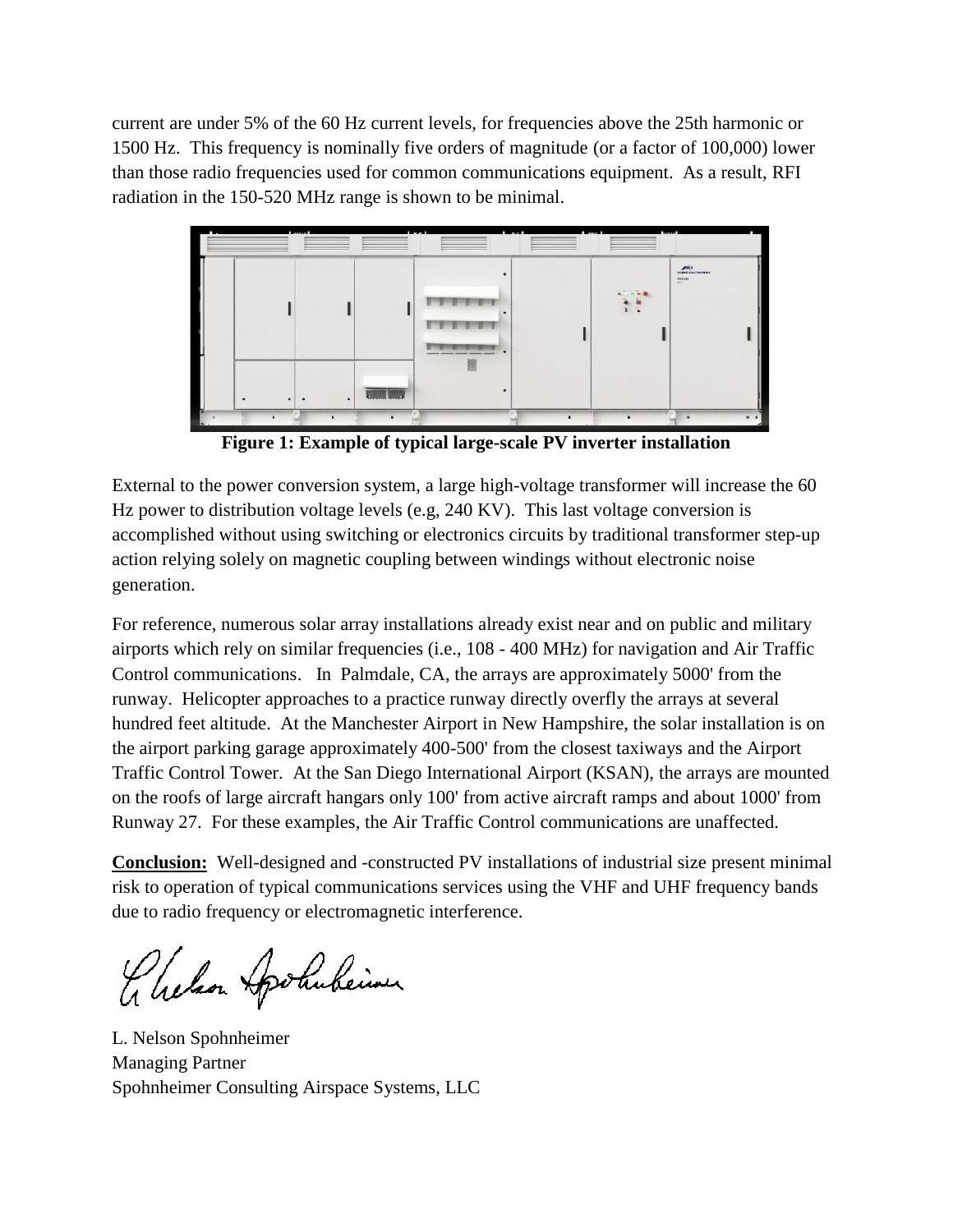| L. Nelson Spohnheimer               |                                                                                                                                                                                                                                                                                                                                                                                                                                                       |  |  |  |  |
|-------------------------------------|-------------------------------------------------------------------------------------------------------------------------------------------------------------------------------------------------------------------------------------------------------------------------------------------------------------------------------------------------------------------------------------------------------------------------------------------------------|--|--|--|--|
| Summary:                            | Fifty years of professional experience in circuit, system, and installation<br>design, facility siting, alignment, flight inspection, maintenance and<br>testing, and operational application of navigation and communications<br>facilities. Extensive formal and informal instructional experience.                                                                                                                                                 |  |  |  |  |
| <b>Technical Education/Training</b> | B.S.E.E Electrical Engineering, 1969, Iowa State University, MCL<br>National Science Foundation Studies, State University of Iowa<br>National Merit Scholar<br>Amateur Radio Operator, W7KVI                                                                                                                                                                                                                                                          |  |  |  |  |
| <b>Professional Organizations</b>   | Institute of Navigation                                                                                                                                                                                                                                                                                                                                                                                                                               |  |  |  |  |
| & Awards                            | Employee of Year Nomination, Federal Executive Board, 1983<br>FAA Employee of Year, Managerial/Professional, 1985<br>DOT Secretary's Award for Meritorious Achievement, 1986<br>FAA National Honorary Awards for Excellence, Mentoring, 1992<br>FAA Regional Administrator's Award, Scientific Excellence, 1994<br>FAA Regional Administrator's Award, Career Achievement, 2004                                                                       |  |  |  |  |
| Specialization                      | Ground-based Navigation Aids & Air-Ground Communications<br>Siting, Design, Installation, Alignment & Integration,<br>Flight Testing, Operation and Maintenance Policy, Instructor<br>Global Positioning System Augmentation<br>Maintenance, Certification, System Operation Policy<br>Low-frequency, VHF, UHF signal propagation<br>Litigation support, FAA and U.S. Dept. of Justice<br>International Civil Aviation Organization (ICAO) Committees |  |  |  |  |
| <b>Consultancies</b>                | Communications Engineering - Preparation of License Applications to<br>Federal Communications Commission for Cellular, Paging, and Two-<br>Way Companies, 1980 - 1990                                                                                                                                                                                                                                                                                 |  |  |  |  |
|                                     | Spohnheimer Consulting – Siting, Installation, Testing, Optimization,<br>Operational Application, Maintenance, Training on Airspace Systems,<br>2005-Present                                                                                                                                                                                                                                                                                          |  |  |  |  |

### **Recent Technical Papers (published and presented, partial list)**

 Critical and Sensitive areas of ILS and their 3rd Dimension - Examples, Effects, and Proposals, 20th International Flight Inspection Symposium, Monterey, CA, 2018 ((co-author Dr. Gerhard Greving, Navcom Consult, Steinheim, Germany)

 ATC-Systems and Wind-Turbines: Statusof Numerical Simulations and Flight Measurements - Evaluation and Systematic results of Examples, 19th International Flight Inspection Symposium, Belgrade, Serbia, 2016 (co-author Dr. Gerhard Greving, Navcom Consult, Marbach, Germany)

 Recent Issues in Performance Prediction and Flight Inspection Measurements, 18th International Flight Inspection Symposium, Oklahoma City, Oklahoma, 2014 (co-author Dr. Gerhard Greving, Navcom Consult, Marbach, Germany)

Challenges in Near-Threshold Flight Inspection Measurements, 17<sup>th</sup> International Flight Inspection Symposium, Braunschweig, Germany, 2012 (co-author Dr. Gerhard Greving, Navcom Consult, Marbach, Germany)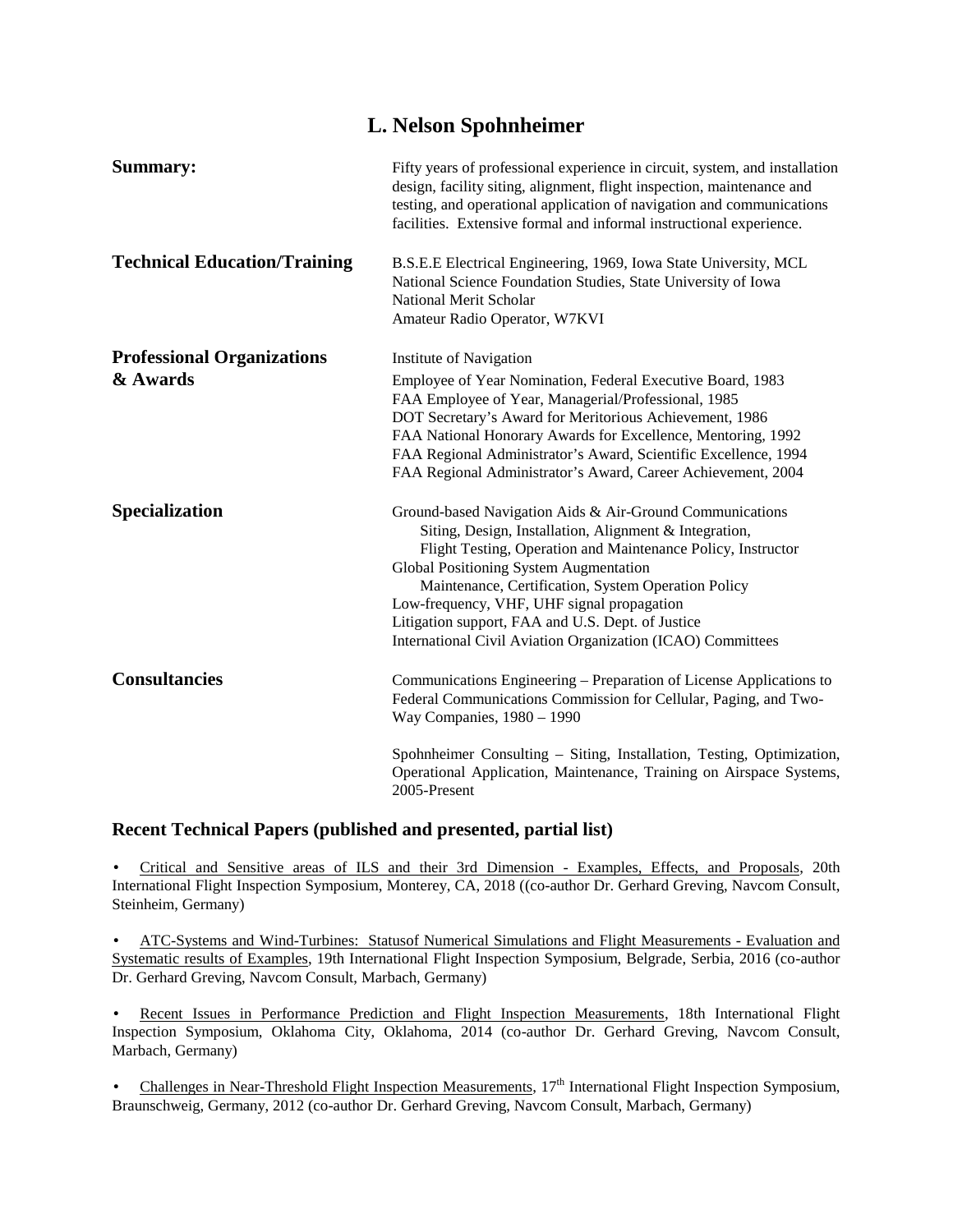#### **Professional History:**

#### **September, 2005, to Present: Managing Partner, Spohnheimer Consulting Airspace Systems, LLC, dba Spohnheimer Consulting**

#### **1995 to September, 2005: Federal Aviation Administration (FAA), National Resource Engineer for Navigation**

Provide engineering support to national and all regional FAA offices on a wide variety of technical issues, such as . .

- Investigating and solving unusual signal-in-space performance problems for navigation aids and air-ground communications equipment and systems
- Investigating and solving airborne measurement problems resulting from interoperability issues between avionics and ground-based navigation equipment
- Serving as National Airway Facility technical liaison to FAA's Flight Inspection Organization
- Serving as FAA national Member of International Civil Aviation Organization (ICAO) Navigation Systems Panel (NSP) Technical Work and Study Groups
- Preparing and reviewing specifications for national procurement programs such as Category III Instrument Landing Systems (ILS), Portable ILS Receivers, Space-Based Augmentation Systems
- Preparing and reviewing maintenance policy for ground and space-based navigation systems
- Serving as Subject Matter Expert to National Policy Team on FAA maintenance policy for all ground-based equipment
- Serving as a core group member (4 total) to write FAA's national facility technical evaluation program order
- Organizing and hosting recurring National Flight Inspection Symposia
- Conducting design reviews on new navigation aid systems for FAA Type Approval, Non-Federal, and FAA Takeover certifications
- Serving as Project engineer for specifying, testing, fielding, and training on the Navigational Aid Signal Evaluator, a portable airborne engineering measurements package for ground navigation aids
- Presenting technical seminars on navigation aids and air-ground communications engineering principles to technician and engineer audiences for FAA, U.S. Air Force, U.S. Army
- Developing and Presenting recurring Increasing National Airspace System Knowledge seminars, to over 3000 FAA Specialists
- Providing litigation support on engineering issues in aircraft accidents prepare fact witnesses, testify as expert witness
- Providing engineering support on navigation-related aircraft accident investigations, to U.S. Air Force Accident Investigation Board (Bosnia "Ron Brown" T-43) and National Transportation Safety Board (Korean Air Guam 747)
- Serving as Northwest Mountain Region Airway Facilities Aircraft Accident Representative and Subject-Matter Expert to national Aircraft Accident Program Office

1979 to 1995 Federal Aviation Administration, Special Projects Engineer; Supervisor, Navigation & Communication Engineering Section

1969 to 1979 RACON, Inc., Chief Engineer, Seattle, WA; Motorola Inc., Senior Design Engineer, Fort Lauderdale, Florida; Texas Instruments Inc., Systems Engineer, Senior Design, and Design Engineer

### **Contact Information**

| Mail: | Spohnheimer Consulting<br>35216 Military Road South |  |                    | Mobile: $+1$ 206/953-6013 |  |
|-------|-----------------------------------------------------|--|--------------------|---------------------------|--|
|       |                                                     |  |                    |                           |  |
|       | Auburn, WA 98001                                    |  |                    |                           |  |
|       | Email: Nelson@SpohnheimerConsulting.com             |  |                    | $FAX: +1508/526-8273$     |  |
|       | Skype: W7KVI_Nelson                                 |  | Line: W7KVI Nelson | WhatsApp: 2069536013      |  |